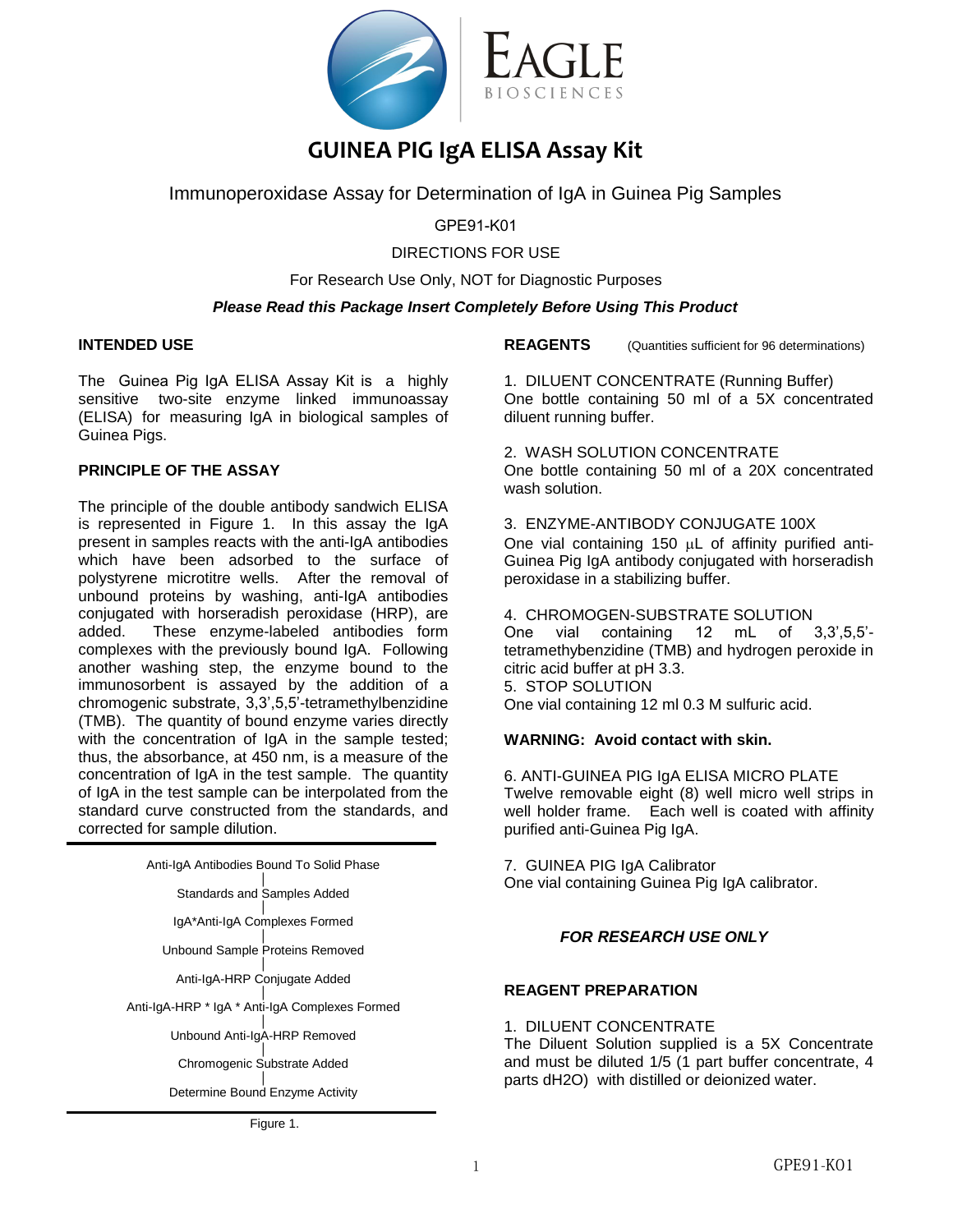# 2. WASH SOLUTION CONCENTRATE

The Wash Solution supplied is a 20X Concentrate and must be diluted 1/20 with distilled or deionized water (1 part buffer concentrate, 19 part dH2O). Crystal formation in the concentrate is not uncommon when storage temperatures are low. Warming of the concentrate to 30-35°C before dilution can dissolve crystals.

## 3. ENZYME-ANTIBODY CONJUGATE

Calculate the required amount of working conjugate solution for each microtitre plate test strip by adding 10 µL Enzyme-Antibody Conjugate to 990 µL of 1X Diluent for each test strip to be used for testing. Mix uniformly, but gently. Avoid foaming.

4. CHROMOGEN-SUBSTRATE SOLUTION Ready to use as supplied.

5. STOP SOLUTION Ready to use as supplied.

#### 6. ANTI-GUINEA PIG IgA ELISA MICRO PLATE

Ready to use as supplied. Unseal Microtiter Pouch and remove plate from pouch. Remove all strips and wells that will not be used in the assay and place back in pouch and re-seal. Take clear plastic tape and cover tops of strips to avoid particulates from contaminating wells.

## 7. GUINEA PIG IgA STANDARDS

**The Guinea Pig IgA Calibrator should be aliquoted out and stored frozen.** It is at a concentration of 77.8 ug/ml and needs to be diluted in 1X diluent immediately prior to use for each run (see chart below). Mix well between each step. Avoid foaming.

| <b>Standard</b> | ng/ml | Volume added<br>to 1x Diluent        | Volume of<br>1x Diluent |
|-----------------|-------|--------------------------------------|-------------------------|
| 6               | 200   | 2 µl of Guinea<br>Pig IgA Calibrator | 776 µl                  |
| 4               | 100   | 250 µl standard 6                    | $250 \mu$               |
| 5               | 50    | 250 µl standard 5                    | $250 \mu$               |
| 3               | 25    | 250 µl standard 4                    | 250 µl                  |
| 2               | 12.5  | 250 µl standard 3                    | $250 \mu$               |
| 1               | 6.25  | 250 µl standard 2                    | 250 µl                  |
|                 |       |                                      | 500 ul                  |

# **STORAGE AND STABILITY**

The expiration date for the package is stated on the box label.

# 1. DILUENT

The 5X Diluent Concentrate is stable until the expiration date. The 1X working solution is stable for at least one week from the date of preparation. Both solutions should be stored at  $4-8$   $\degree$ C.

#### 2. WASH SOLUTION

The 20X Wash Solution Concentrate is stable until the expiration date. The 1X working solution is stable for at least one week from the date of preparation. Both solutions can be stored at room temperature  $(16-25^{\circ}C)$  or at 4-8 $^{\circ}C$ .

#### 3. ENZYME-ANTIBODY CONJUGATE

Undiluted horseradish peroxidase anti-IgA conjugate should be stored at 4-8°C and **diluted immediately prior to use**. The working conjugate solution is stable for up to 1 hour when stored in the dark.

#### 4. CHROMOGEN-SUBSTRATE SOLUTION

The Substrate Solution should be stored at 4-8°C and is stable until the expiration date.

#### 5. STOP SOLUTION

The Stop Solution should be stored at  $4-8^{\circ}$ C and is stable until the expiration date.

#### 6. ANTI-GUINEA PIG IgA ELISA MICRO PLATE

Anti-Guinea Pig IgA coated wells are stable until the expiration date, and should be stored at  $4-8^{\circ}$ C in sealed foil pouch with desiccant pack.

#### 7. GUINEA PIG IgA STANDARDS

**Aliquot Guinea Pig IgA calibrator and store them frozen, avoid repeated freeze-thaw cycles**. For storage longer than 14 days, keep frozen until the expiration date. Storage of less than 14 days can be 4C. The working standard solutions should be prepared immediately prior to use and are stable for up to 8 hours.

# **SPECIMEN COLLECTION AND HANDLING**

Blood should be collected by venipuncture and the serum separated from the cells, after clot formation, by centrifugation. Care should be taken to minimize hemolysis, excessive hemolysis can impact your results. Specimens may be shipped at room temperature and then stored refrigerated at  $2-8$ °C if testing is to take place within one week after collection. If testing is to take place later than one week, specimens should be stored at -20°C. Avoid repeated freeze-thaw cycles.

1. Precautions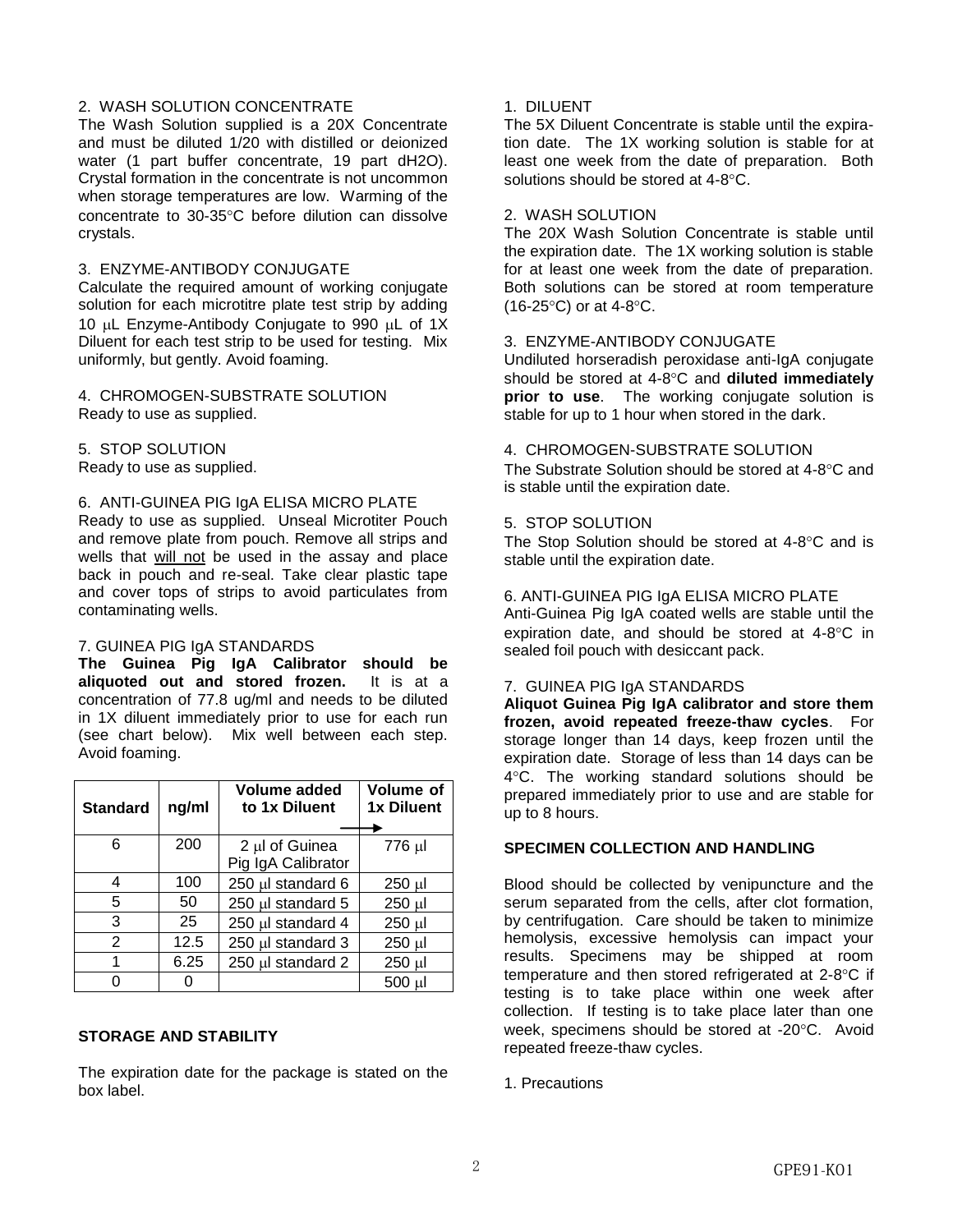For any sample that might contain pathogens, care must be taken to prevent contact with open wounds.

2. Additives and Preservatives

No additives or preservatives are necessary to maintain the integrity of the specimen. Avoid azide contamination.

3. Known interfering substances

Azide and thimerosal at concentrations higher than 0.1% inhibits the enzyme reaction.

# **MATERIAL PROVIDED See "REAGENTS"**

#### **MATERIALS REQUIRED BUT NOT PROVIDED**

- Precision pipette (2  $\mu$ L to 200  $\mu$ L) for making and dispensing dilutions
- Test tubes
- Microtitre washer/aspirator
- Distilled or Deionized H<sub>2</sub>O
- Microtitre Plate reader
- Assorted glassware for the preparation of reagents and buffer solutions
- Timer

# **ASSAY PROTOCOL**

## **DILUTION OF SERUM SAMPLES**

The assay for quantification of IgA in serum requires that each test sample be diluted before use. For a single step determination a dilution of serum at 1/2,000 is appropriate for most samples. **For absolute quantification, samples that yield results outside the range of the standard curve, a lesser or greater dilution might be required. If unsure of sample level** 

1. To prepare a 1/2,000 dilution of sample, transfer 5  $\mu$ L of sample to 495  $\mu$ L of 1X diluent. This gives you a 1/100 dilution. Next, dilute the 1/100 samples by transferring 20  $\mu$ L, to 380  $\mu$ L of 1X diluent. You now have a 1/2,000 dilution of your sample. Mix thoroughly at each stage.

## **PROCEDURE**

1. **Bring all reagents to room temperature before use**.

2. Pipette 100 μL of

Standard 0 (0.0 ng/ml) in duplicate Standard 1 (6.25 ng/ml) in duplicate Standard 2 (12.5 ng/ml) in duplicate Standard 3 (25 ng/ml) in duplicate Standard 4 (50 ng/ml) in duplicate Standard 5 (100 ng/ml) in duplicate Standard 6 (200 ng/ml) in duplicate

3. Pipette 100 μL of sample (in duplicate) into pre designated wells.

4. Incubate the micro titer plate at room temperature for twenty (20  $\pm$  2) minutes. Keep plate covered and level during incubation.

5. Following incubation, aspirate the contents of the wells.

6. Completely fill each well with appropriately diluted Wash Solution and aspirate. Repeat three times, for a total of four washes. If washing manually: completely fill wells with wash buffer, invert the plate then pour/shake out the contents in a waste container. Follow this by sharply striking the wells on absorbent paper to remove residual buffer. Repeat 3 times for a total of four washes.

7. Pipette 100 μL of appropriately diluted Enzyme-Antibody Conjugate to each well. Incubate at room temperature for twenty (20  $\pm$  2) minutes. Keep plate covered and level during incubation.

8. Wash and blot the wells as described in Steps 5/6.

9. Pipette 100 μL of TMB Substrate Solution into each well.

10. Incubate in the dark at room temperature for precisely ten (10) minutes.

11. After ten minutes, add 100 μL of Stop Solution to each well.

12. Determine the absorbance (450 nm) of the contents of each well. Calibrate the plate reader to manufacturer's specifications.

## **STABILITY OF THE FINAL REACTION MIXTURE**

The absorbance of the final reaction mixture can be measured up to 2 hours after the addition of the Stop Solution. However, good laboratory practice dictates that the measurement be made as soon as possible.